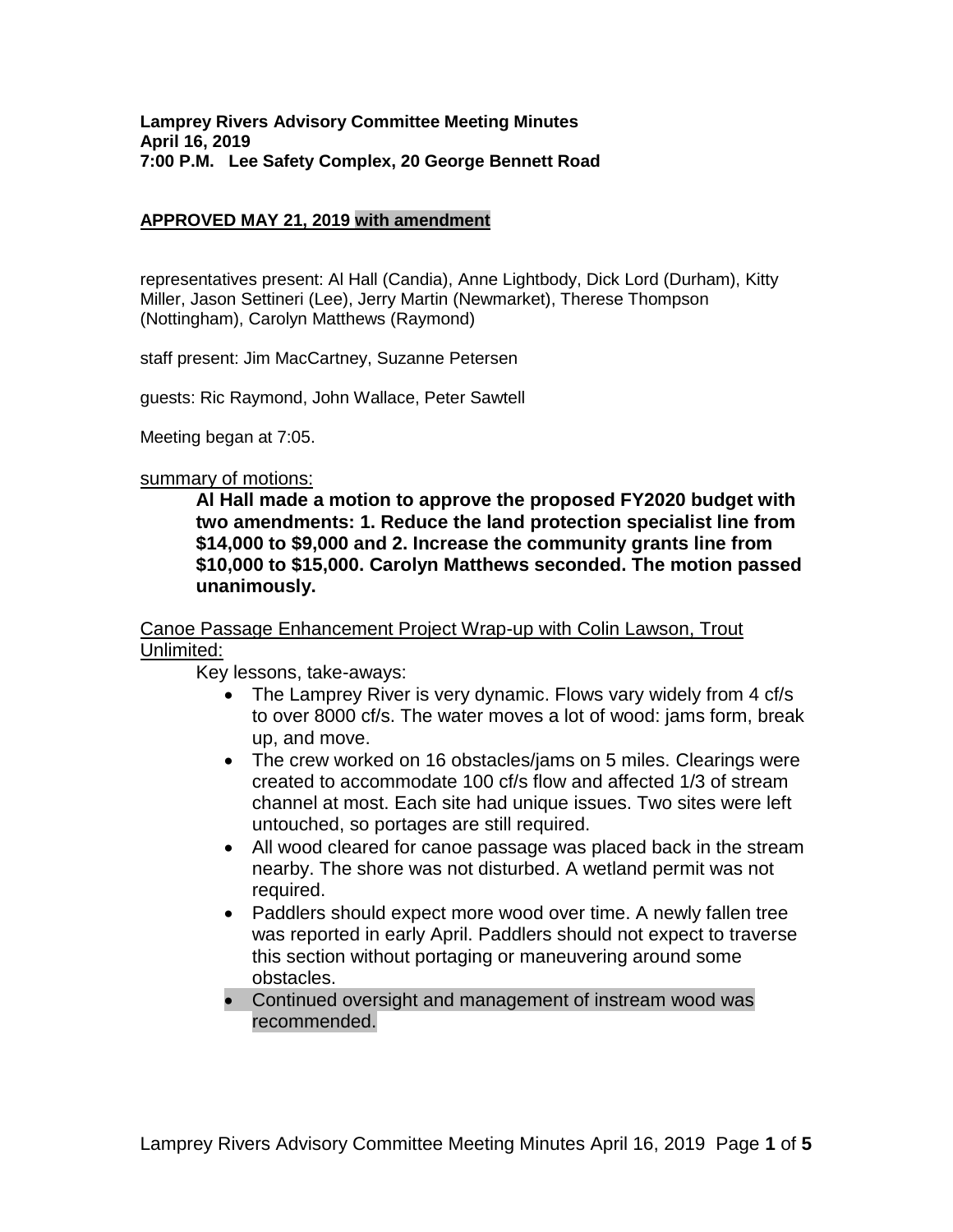## approval of minutes from March 19, 2019:

Al Hall made a motion to approve the minutes as presented. Therese Thompson seconded. Minutes were approved with 3 yes votes and 4 abstentions.

## financial report:

Year-to-date budget, account reconciliation, and land protection account records were reviewed. No issues were identified.

## FY2020 proposed budget:

Draft budgets and line-item descriptions were shared and discussed. **Al Hall made a motion to approve the proposed FY2020 budget with two amendments: 1. Reduce the land protection specialist line from \$14,000 to \$9,000 and 2. Increase the community grants line from \$10,000 to \$15,000. Carolyn Matthews seconded. The motion passed unanimously.**

workgroup updates: See attached notes at end.

LRWA update: Nothing to report.

## proposed amendments to bylaws:

Following last month's motion to amend the bylaws to allow direct appointment by the towns, it was noted that all proposed amendments to the bylaws must be presented in writing, which was not done. The bylaws were reviewed and several updates and amendments were presented in writing for the committee's consideration. After much discussion, the following amendments were recommended. Deleted text is crossed out and new text is in capital letters. A vote to amend the bylaws as presented will take place in May.

- Add AMENDED JULY 24, 2014 and AMENDED May 21, 2019 to the top of page 1.
- Article II-B (4) Assist in the implementation of the current Lamprey Rivers Management Plan developed pursuant to RSA 483:10 adopted by the Lamprey River Advisory Committee on 01/10/1995, and updated 11/2007, AND ANY UPDATES THERETO.
- Article III-A The Commissioner shall appoint the Committee according to RSA 483:8-a. MEMBERS OF THE COMMITTEE SHALL BE APPOINTED IN ACCORDANCE WITH RSA 483:8-A.
- Article III-B The Commissioner shall appoint at least one person, but no NO MORE THAN FOUR MEMBERS SHALL BE APPOINTED TO THE COMMITTEE FROM any of the municipalities named in Article II B91) to the Committee. All members of the Committee shall be New Hampshire residents. In the event of a member's resignation, the Commissioner shall appoint a new member based on the nomination(s) of SHALL BE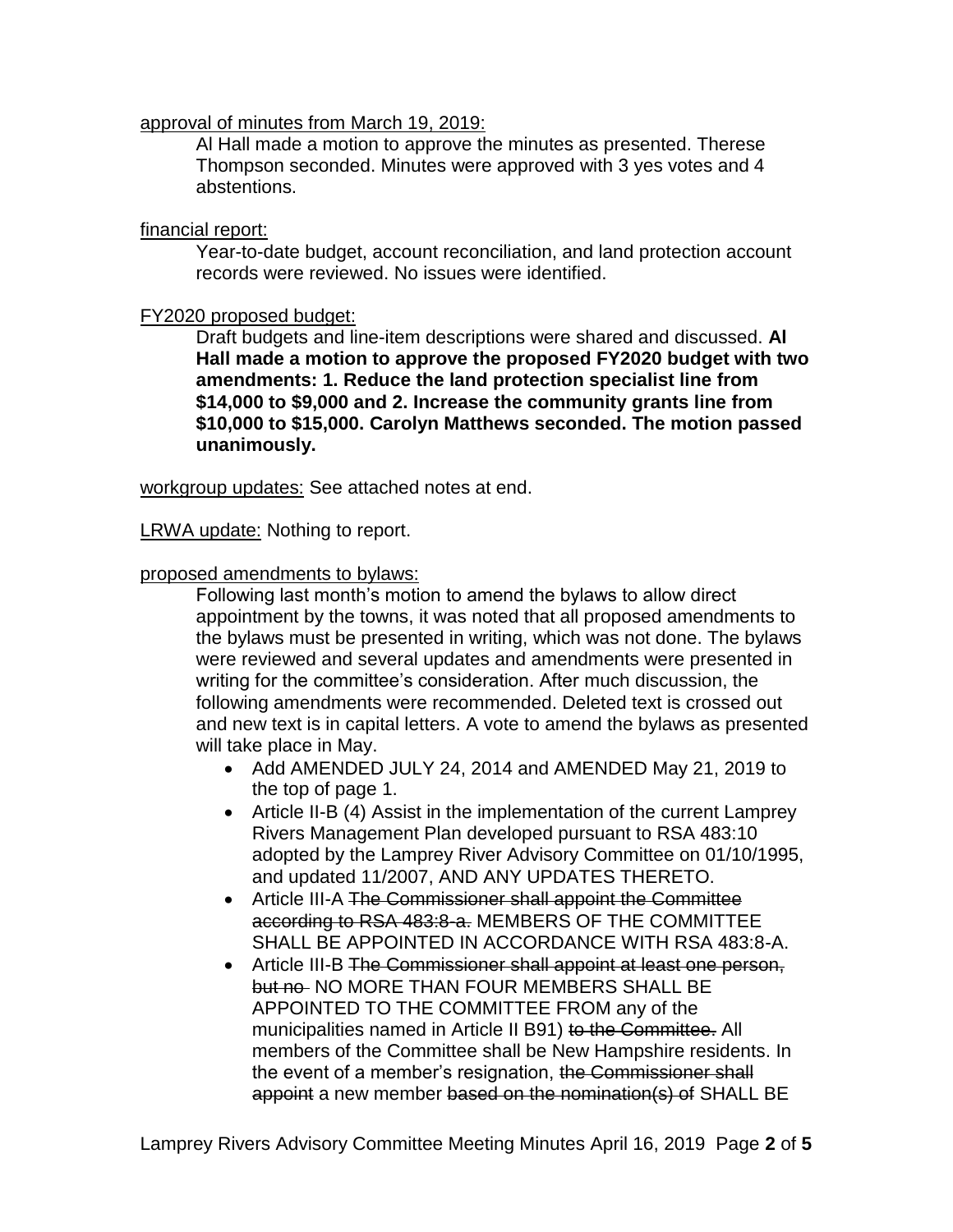APPOINTED TO REPRESENT the governing body of the resigning member's municipality.

- **Article III-C The Committee shall be composed of at least fourteen** members who represent a broad range of interests in the vicinity of the Lamprey Rivers watershed….. If an interest is not represented by the local governing bodies' nominations, the Commissioner may appoint a member from the vicinity of the Lamprey Rivers watershed MAY BE APPOINTED TO THE COMMITTEE IN ACCORDANCE WITH ARTICLE III A to the Committee who will represent that interest.
- Article III-D Each member shall serve a term of three years and may be re-appointed for successive terms by the Commissioner.
- Article III-E In the event that a member is absent from four or more consecutive meetings without excuse/notification, the Chairperson may request THE APPOINTMENT OF ANOTHER PERSON TO REPRESENT THE MUNICIPALITY OR AREA OF INTEREST that the member's municipality nominate another person to the Commissioner for appointment to represent their interests.
- Article VI-A Each person appointed IN ACCORDANCE WITH ARTICLE III by the Commissioner, including the Chairperson, shall be entitled to one vote and each member must be present to vote.
- Article VI-C A quorum is defined as at least SEVEN MEMBERS WITH AT LEAST ONE MEMBER EACH FROM five different MUNICIPALITIES towns and at least seven representatives (Amended March 27, 2014)
- Article VII-A All meetings shall be open to the public and properly posted according to RSA 91-a. The Secretary shall notify all representative towns MUNICIPALITIES LISTED IN ARTICLE IIB(1) of the meetings.
- Article VII-B Regular meetings of the Committee will be held MONTHLY ON A PUBLICLY NOTICED RECURRING DAY OF EACH MONTH, OR AS AGREED UPON AT A PRIOR MEETING, PROVIDED THAT PUBLIC NOTICE OF THE ALTERED MEETING DATE IS PROVIDED AT LEAST 48 HOURS IN ADVANCE OF THE MEETING the fourth Thursday of each month or as agreed upon at a prior meeting.
- Article VIII-E (2) Its members shall consist of those Committee members appointed by the Commissioner under Article III A who were chosen from lists of nominees submitted by represent the local governing bodies of Durham, Epping, Lee, and Newmarket.

# adjournment:

Jason Settineri made a motion to adjourn. Therese Thompson seconded. Motion passed unanimously. Meeting adjourned at 9:20.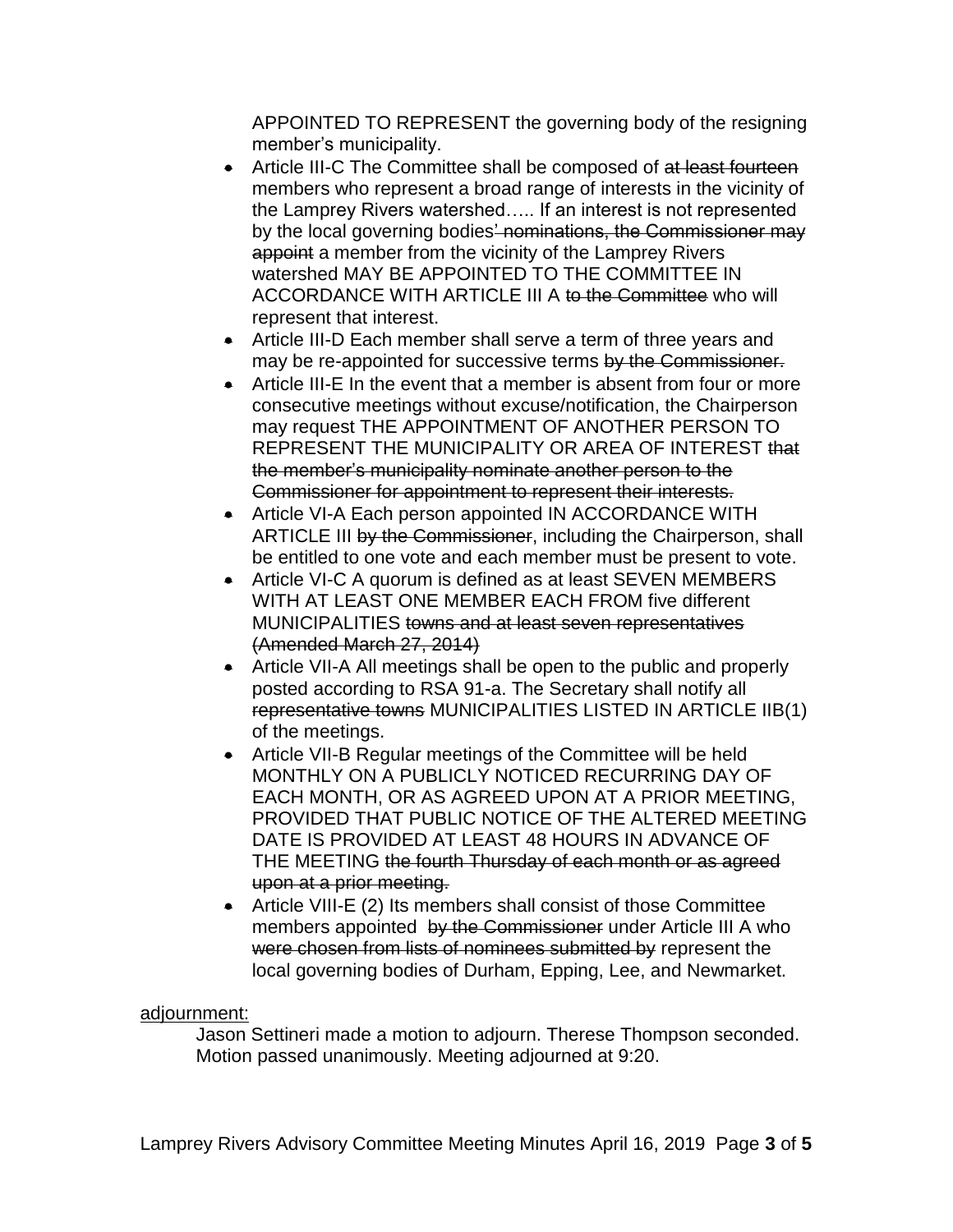# ATTACHMENTS:

#### **Outreach, Rec, History, Wildlife Workgroup Meeting Notes April 3, 2019**

present: Dick Lord, Kitty Miller, Suzanne Petersen

#### rec map revision:

- Macallen Dam will be identified, but it will not be a park or kayak access anytime soon.
- Cathy A. is having difficulty with the SRPC land protection layers. The update to the land protection map has been authorized, but the rec map might need to go forward without this. The updated land protection map will at least be referenced in the revised rec map.

#### Rte. 87 signage:

- The size submitted on the Epping CC grant application was 44" x 60" and the estimated cost was \$403. The actual size is 54" x 66" and will cost \$825.42. The group decided to go with a smaller height of 47" to utilize standard material versus the oversized material.
- Late addition: Use of the photo of the children looking at wetland plants and ferns will cost \$100. Votes will be solicited about whether to use it or not.
- The canoe access sign is in progress.

#### vernal pool walk:

Scheduled for April 27 at Lubberland Creek.

#### community grant process:

An application was reviewed. Details on milestones, products, and budget were weak. The group agreed that the stated process is important and should be followed. Timeline and metrics will be suggested.

#### Thompson Forest kiosk:

Dick has noted fatigue with this project and feels it is time to step aside. He requested the outreach group assume responsibility for this project moving forward.

#### wildlife updates:

- Kitty requested a review of laws pertaining to beavers and dams.
- Kitty noted that eider ducks have been present on the river behind her house.
- The *Natural Areas Journal* is printing a series of articles about land protection considerations that she will share.
- Kitty found a hand drawn map by David Carroll indicating sites where he documented turtles and prime habitat. Suzanne will make a copy and keep for reference by the project review group.

#### **Project Review Meting Notes April 4, 2019**

present: Joe Foley, Al Hall, Suzanne Petersen

Deerfield, 33 Hammond Road, shoreland:

- The applicant proposes to build an addition to an existing house on previously disturbed land in the state protected shoreland. The increase in impervious surface will be 440 square feet, increasing the percentage of impervious surface from 17.14% to 19.62%.
- Given the existing conditions on site and in the surrounding shoreland, we do not foresee any significant additional impacts to Freese's Pond. We do note that the septic system is

Lamprey Rivers Advisory Committee Meeting Minutes April 16, 2019 Page **4** of **5**